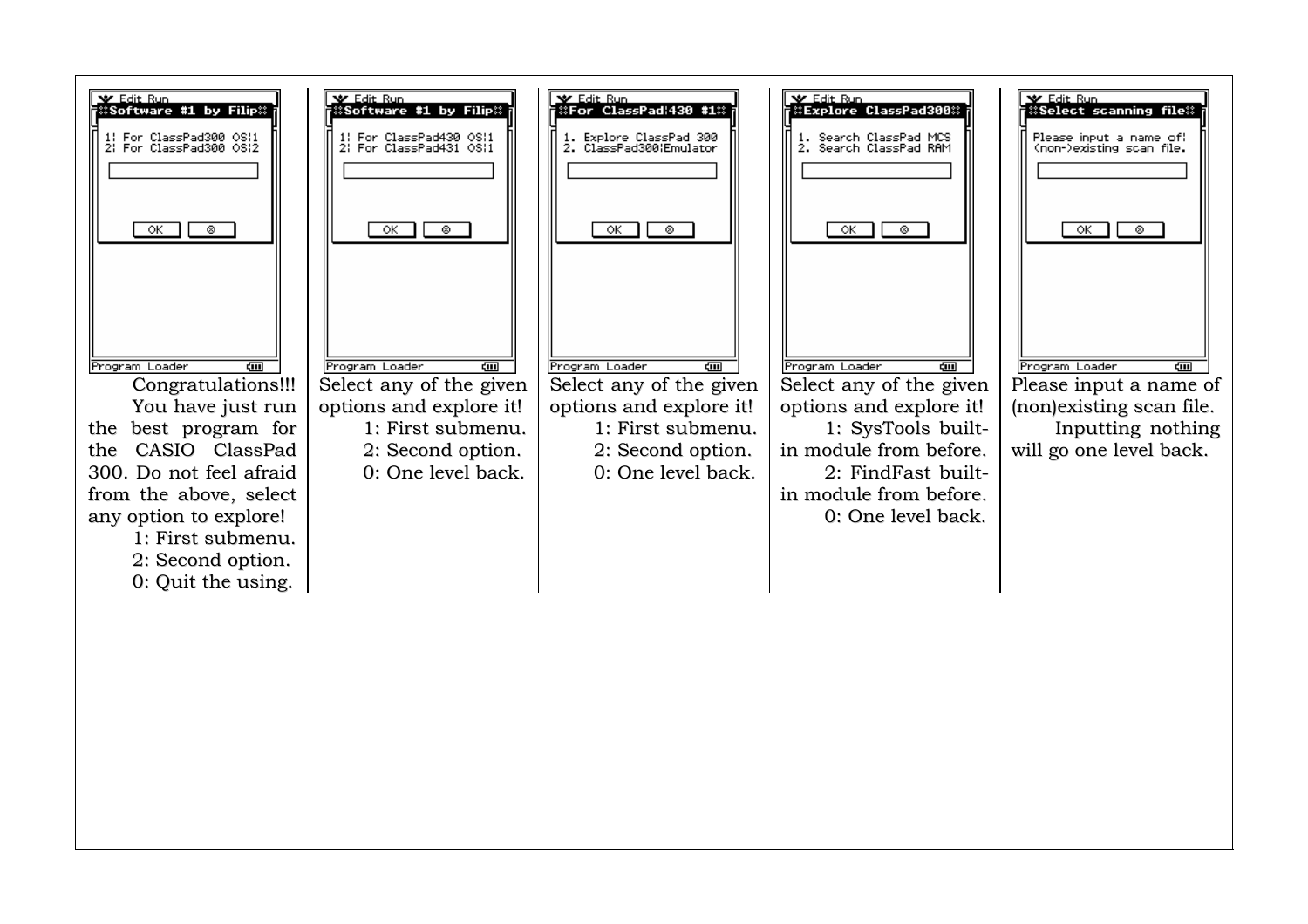

Input a variable name to be added to the list <sup>c</sup> ontaining th e variable types. Please remember that y ouhave to input at least one variable name for the creation to finish. Otherwise, in p utting nothing will continue to the next dialog box.



In p ut 1 if y o u lik e to be prompted before a v ariable deletion, o r 0if you do not like to be asked. Remember that inputting a number diffe rent fr om 1 <sup>o</sup> r0will <sup>r</sup> e-dis play th e b o x.



In p ut 1 if y o u lik e to delete the v ariable, othe r wis e inp ut 0. Youc annot inp ut anythin g else in the dialog box fo r sto p pin g th e lo o p s.



The scanning results for each variable will ap p e ar on th e dis play in real time. At last, the variable including all the results will be shown. You have good track on the activities!



In p ut <sup>v</sup> aria ble n a me to save the results which were displayed before. Inp utting nothing will discard all the results.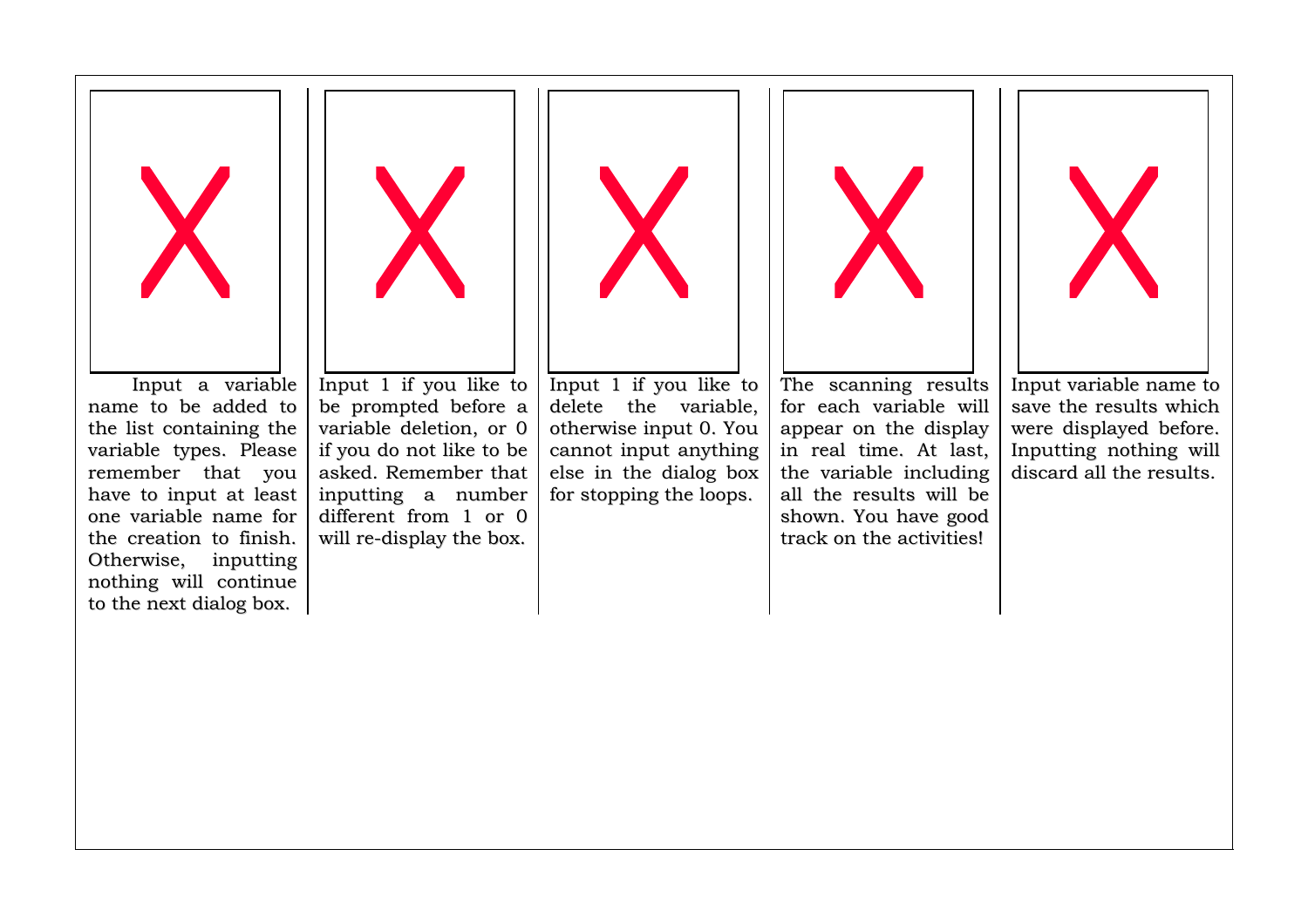



The program will pause so that you can scroll the te xt windowif the number of items s c a n n e d wa s lar g e. At the end, tap the pause button to continue on.

Please input variables names to which string s c a n nin g to b e a p plie d – inp utting nothing will go one level back.



Input the keyword for whic h th e v ariable s will be scanned. Input nothing to go one level b ac k. In p ut s o me te xt.



In p ut 1 if y o u lik e to negate the keyword, otherwise input 0. You c annot inp ut anythin g els e in th e dialo g b o x for stopping the loops.



In p ut 1 if y o u lik e to preview every found variable in a message box, otherwise input 0 – inputting anything els e will lo o p this b o x.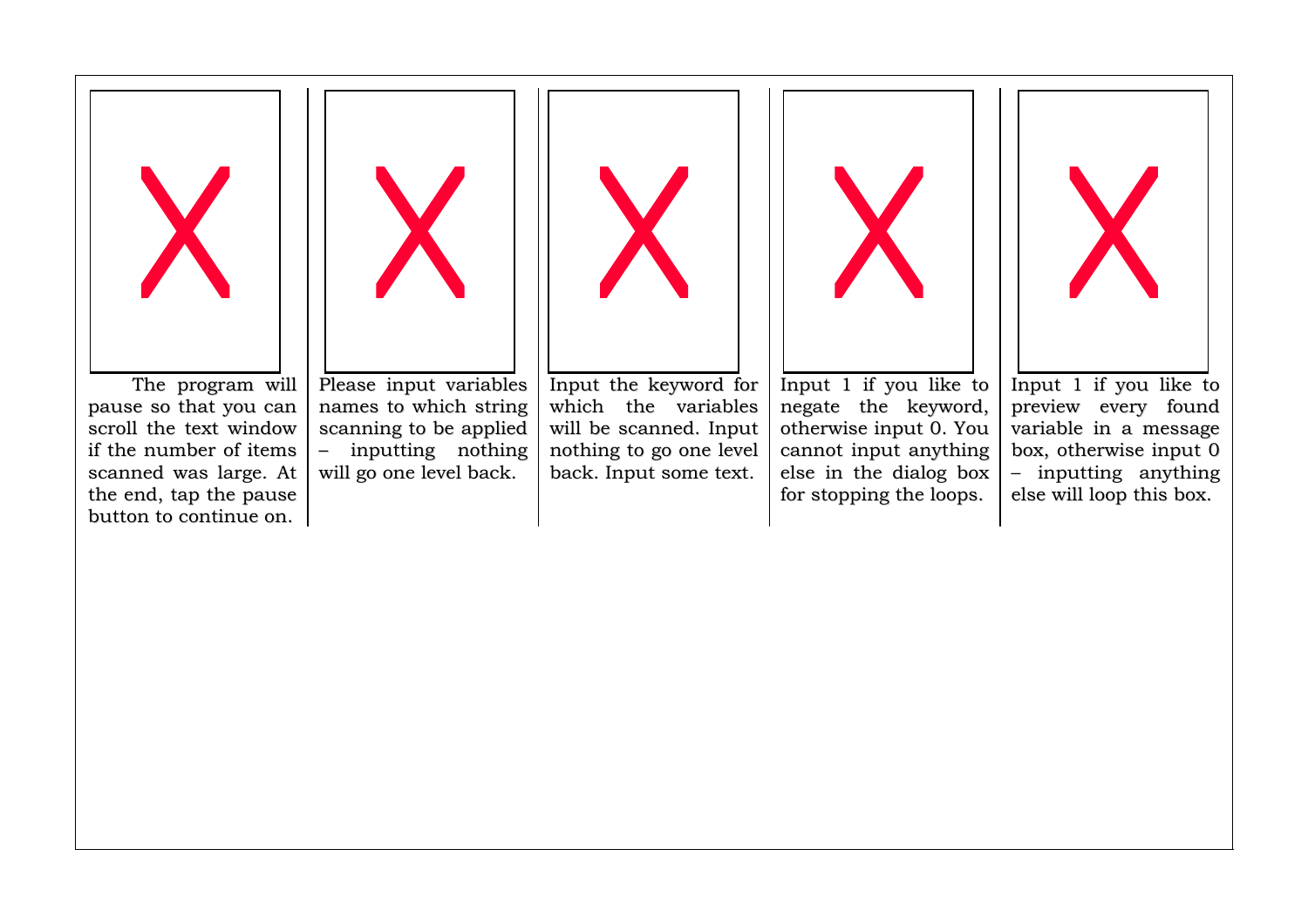

This is a very nice example how does this algorithm work in real.

T h e v aria ble in clu din g all the results will be shown. You have good track on the activities!



In p ut <sup>v</sup> aria ble n a me to save the results which were displayed before. In p uttin g n othin g will discard all the results.

S ele ct a n y o f th e giv e n options and explore it! 1: Emulator built in module from before. 2: Analyzer builtin module from before. 0: One le vel bac k.



Please input sequence of c ommands for the emulator, divided with semicolons among all. Input nothing to quit.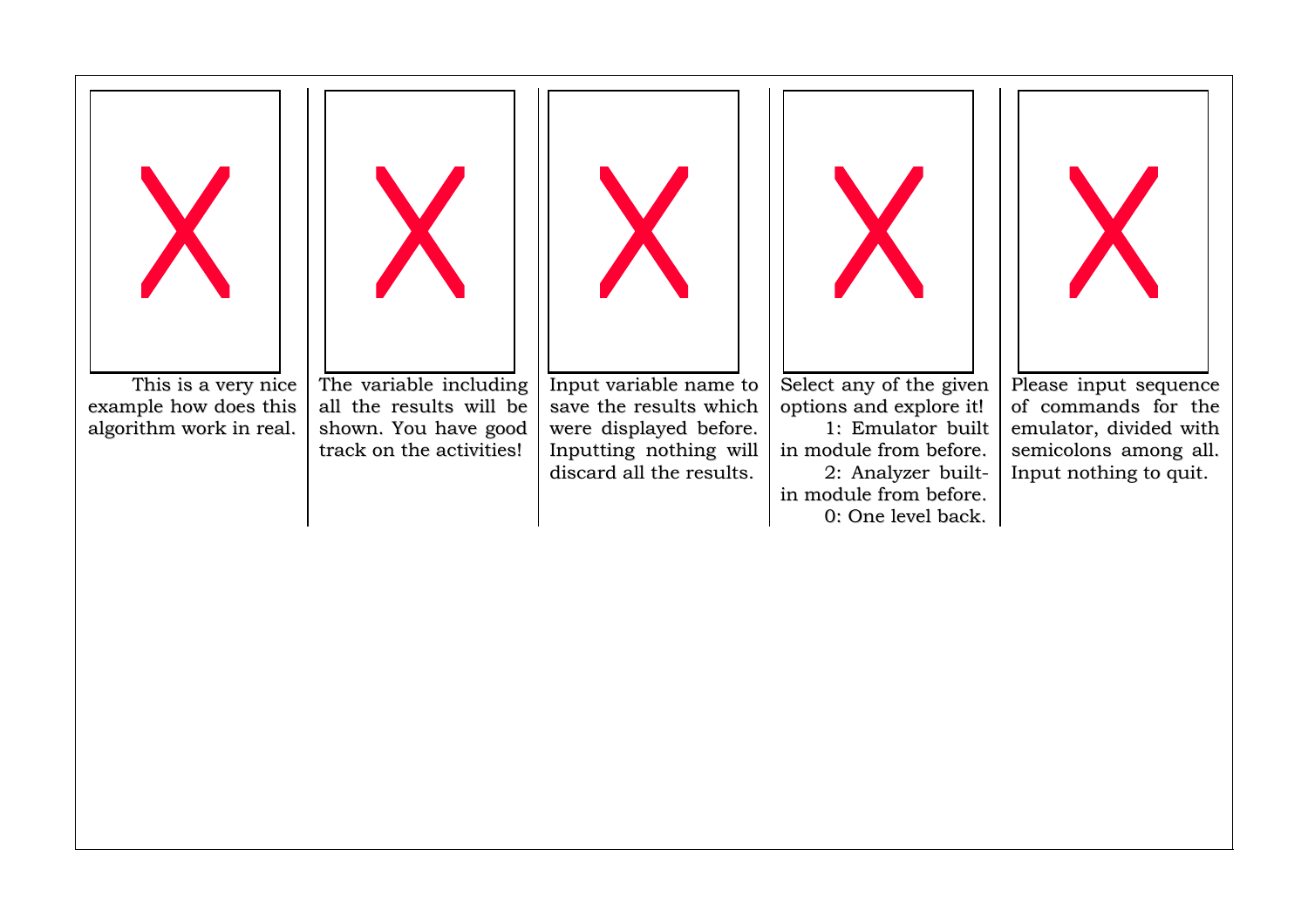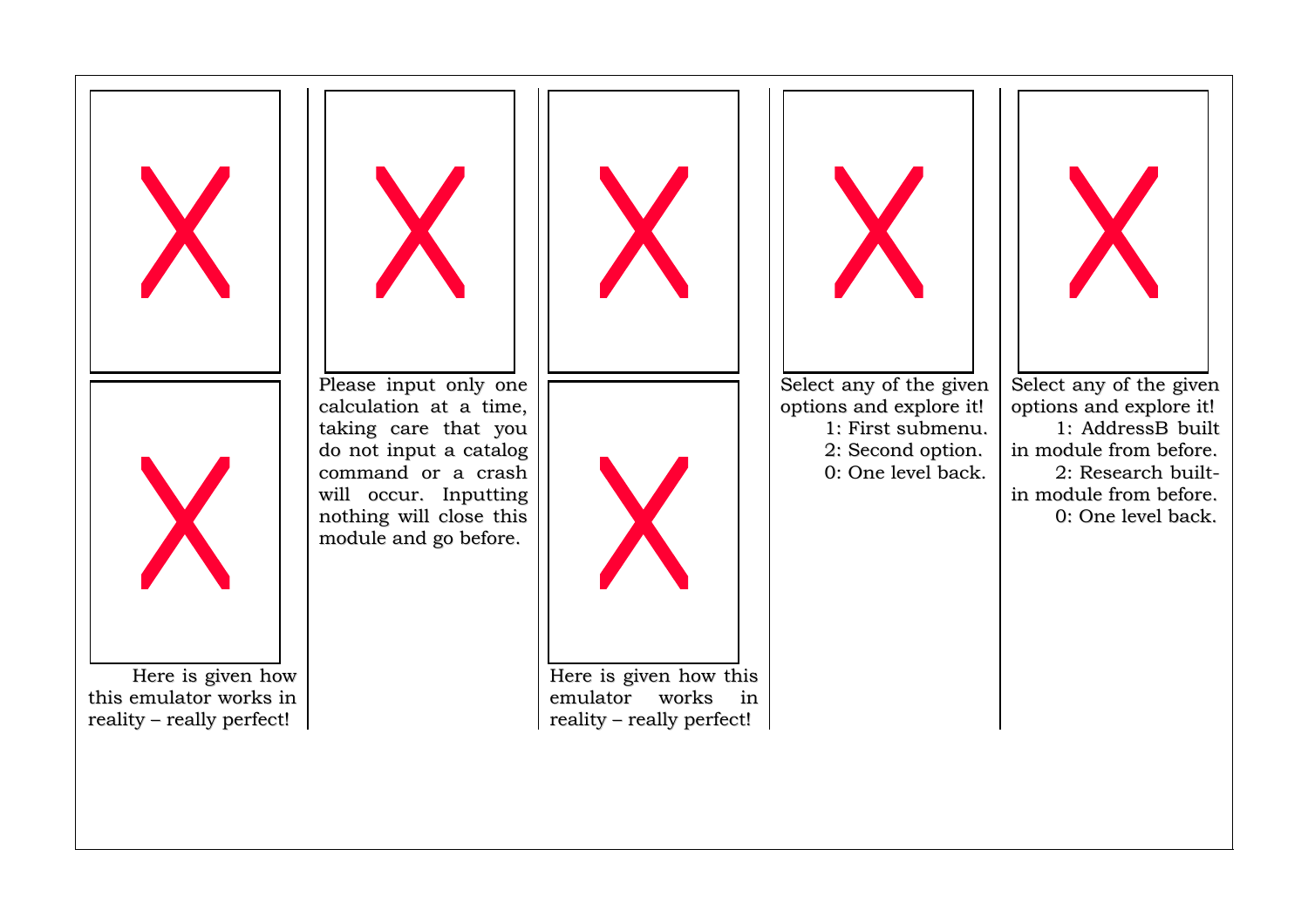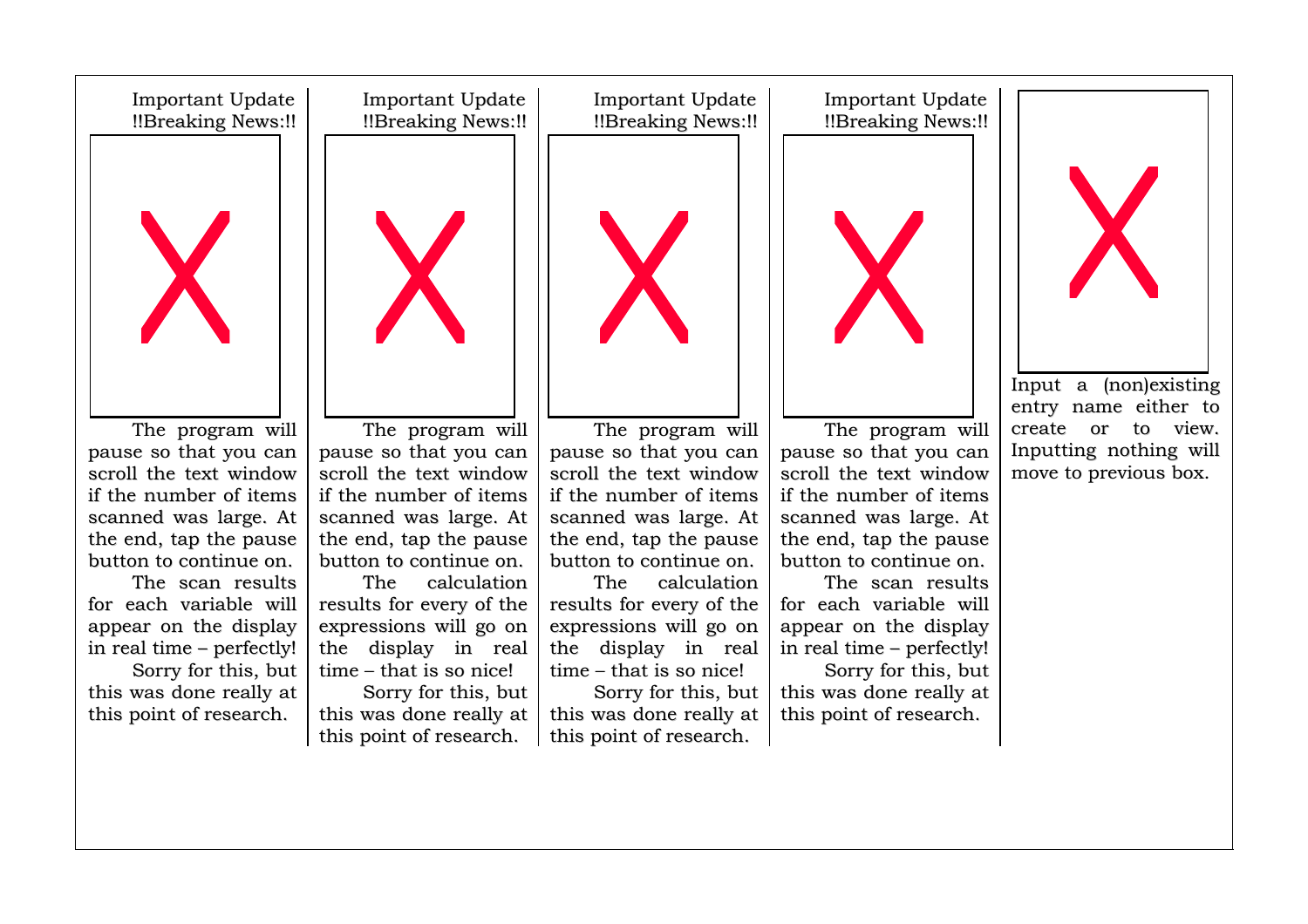



Input the first name for this brand new address file now!

Input the last name for this address entry.



Input the telephone Nº for this address entry.



In p ut th e e-m ailb o x for this address entry.



Input the address for the new address entry.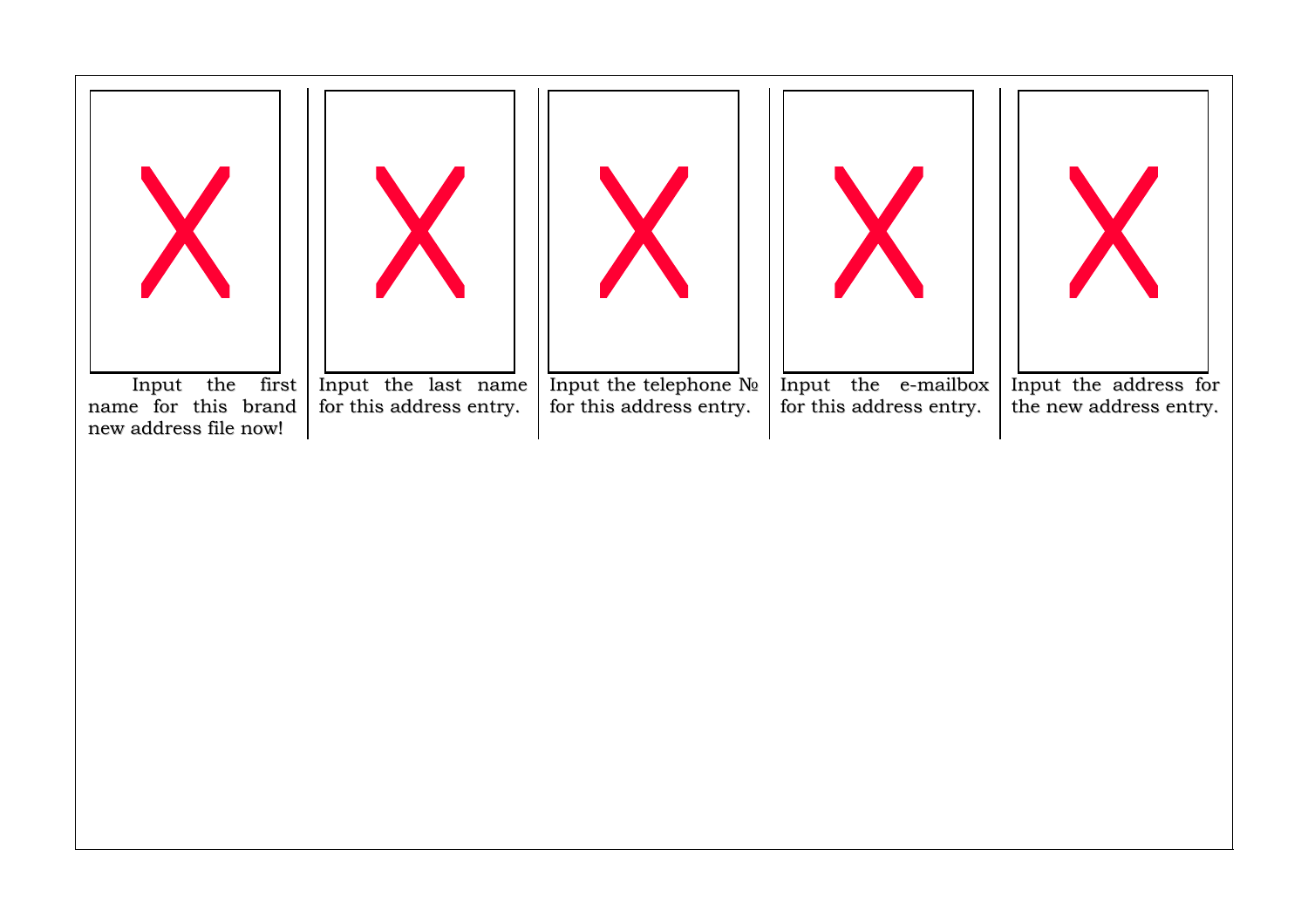

The program will pause so that you can scroll the te xt windowif the entries entered were long. At the end, tap the pause button to continue with work.



R e g ar dle s s th e win d o w was old or new, at last the message is shown.



Welc o me to th e o ptio n for reverse exchange of variables between 2 CASIO ClassPads 300.

Ple a s e in p ut 1 fo r givin g r e q uir e me nts a n d g ettin g v aria ble s, or 2 for getting orders and sending variables. In p uttin g 0 will jump to previous box.



Ple a s e in p ut <sup>v</sup> aria ble name that you want to obtain at the machine. Inp utting nothing will terminate process.



Re me mbe r that at the e n d, th e p r o gr a m will pause, to enable you to scroll through the win d o w in clu din g th e c o mmu nic atio n lo gin s.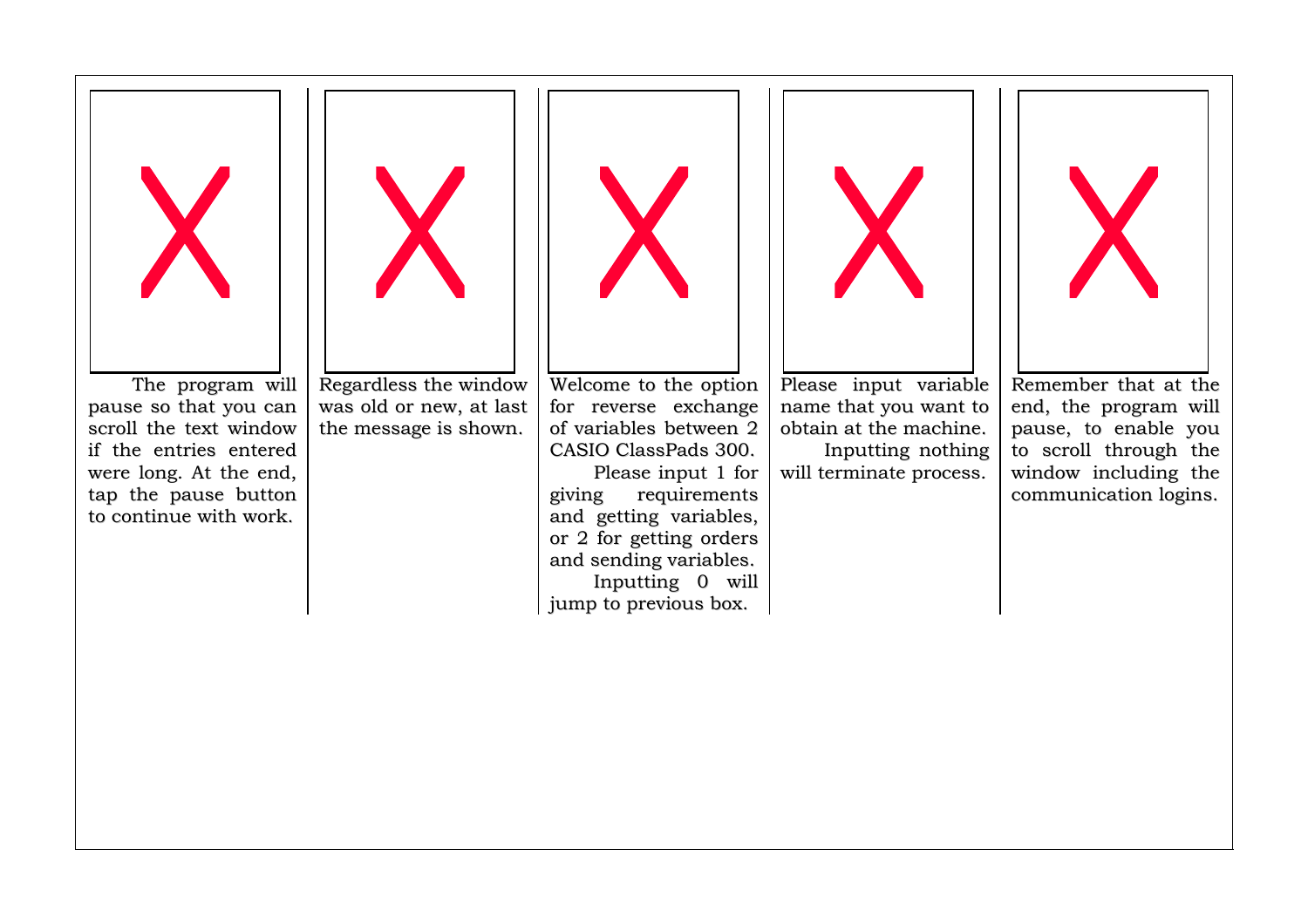

S ele ct a n y o f th e options and explore it! 1: Interact builtin module from before. 2: Language built in module from before. 0: One le vel bac k.



Please enter number of touches of a screen, whic h is ahy p othe sis. Input nothing to quit.



Every time you touch the screen, the "busy" indic ator c hange s the status. This indicates the number of touches of the screen. However you cannot ever get clo s e to th e in p ut o n e.



Welcome to the first multi-lang uag e dialog e v e r writte n. Inp ut ane xisting la ng uag e datato change the settings, non-existing language data to create it or you c a n in p ut n othin g to jump one level before.



Tr a n slate this strin g and input the answer in the given entry box.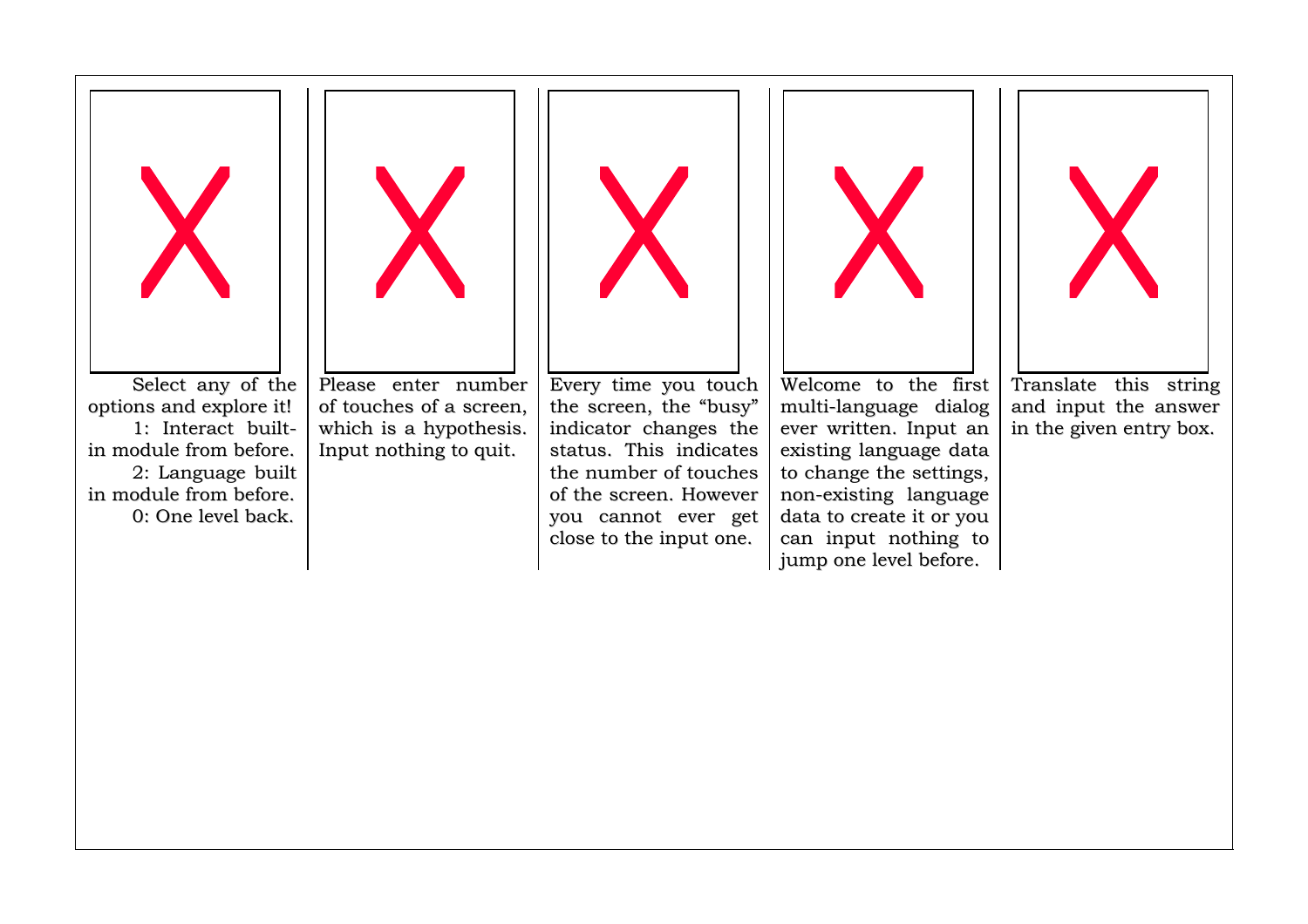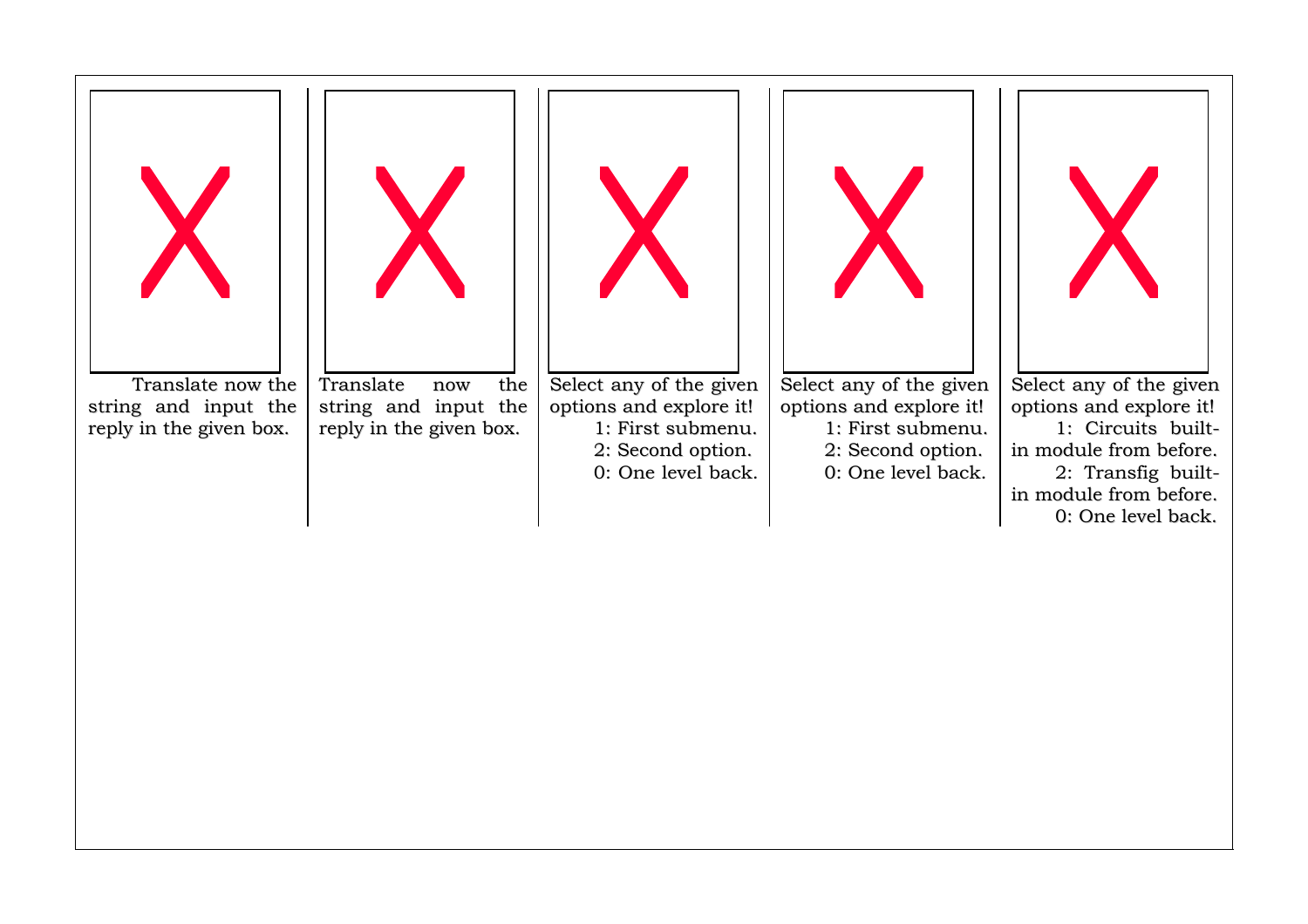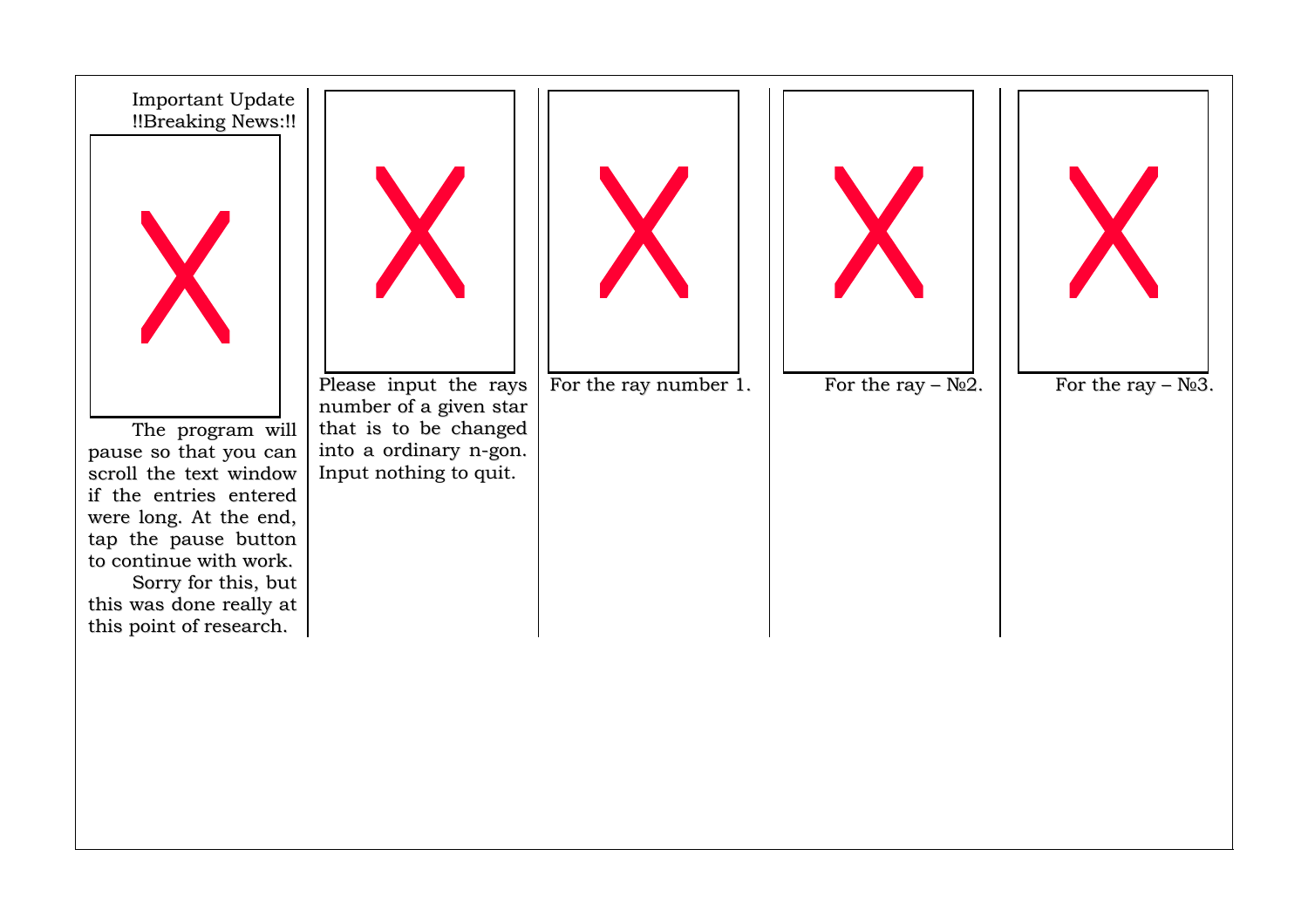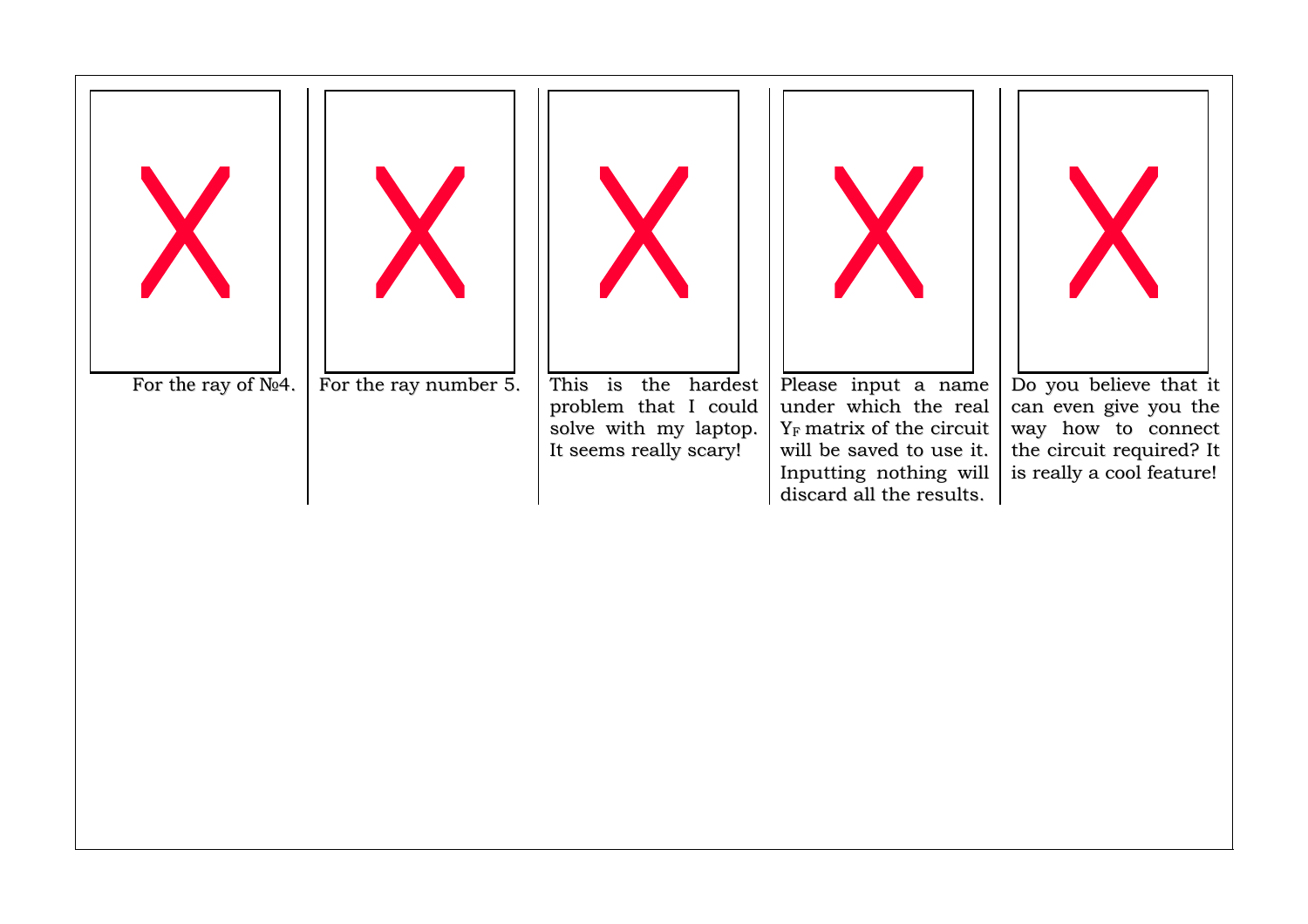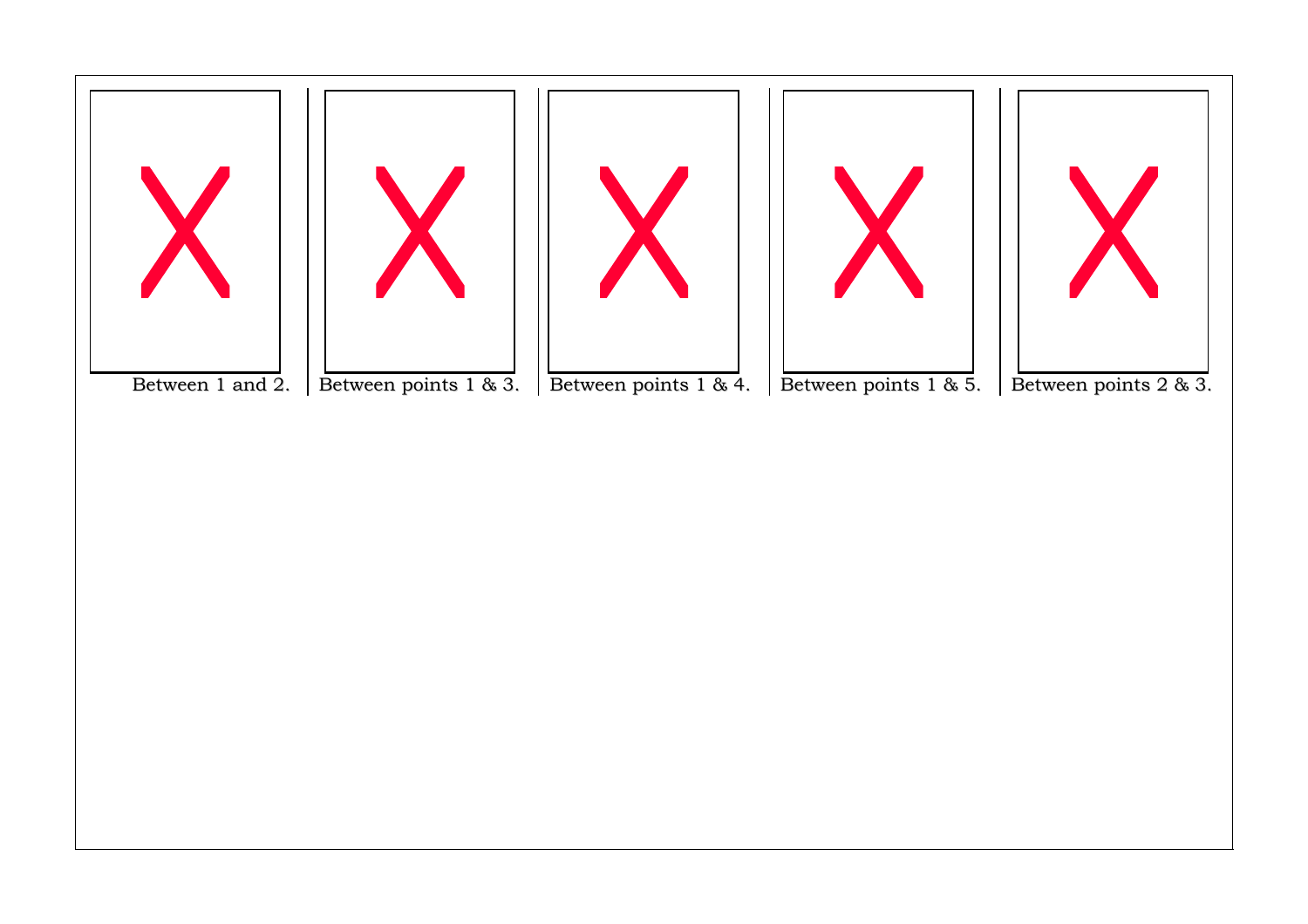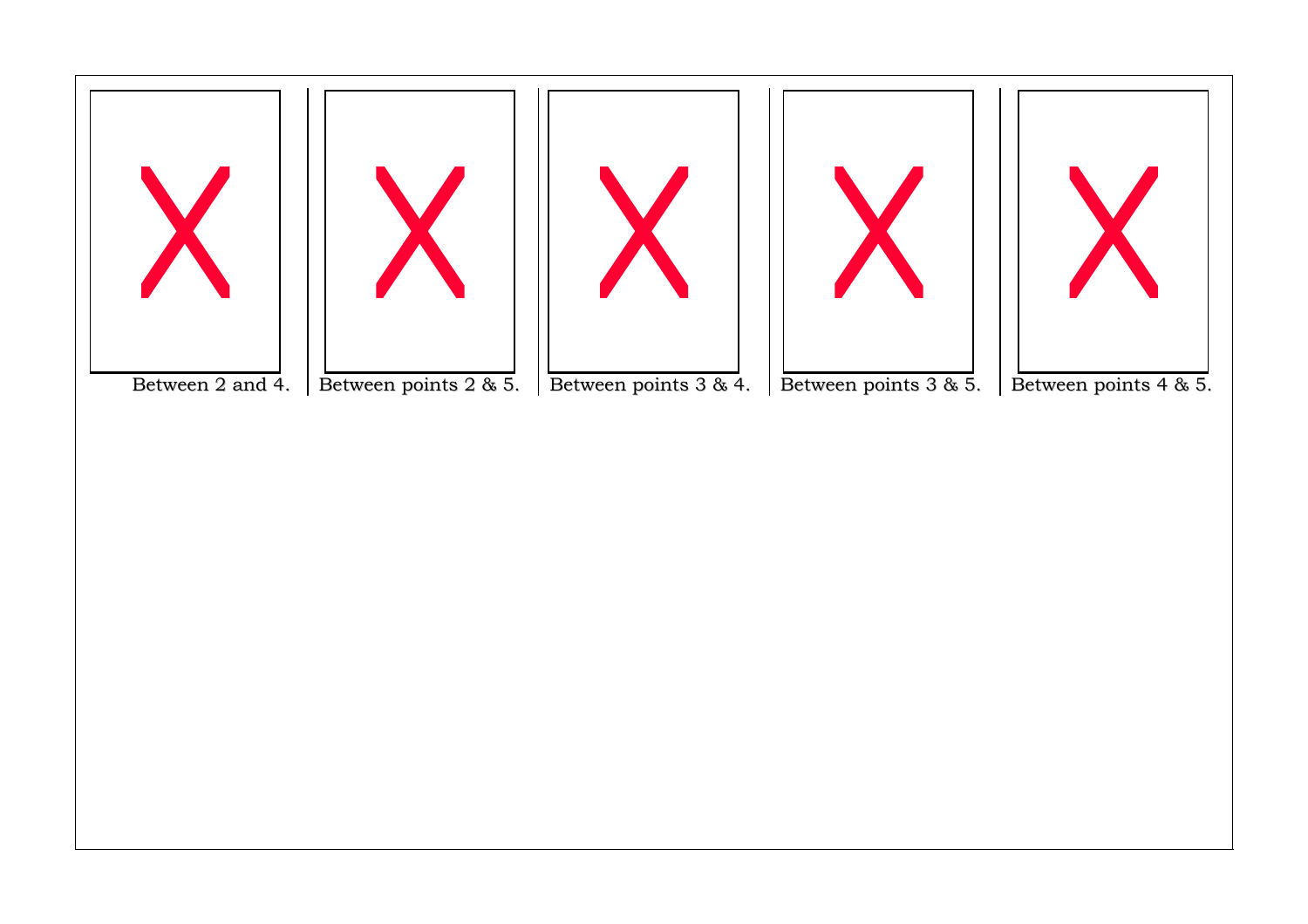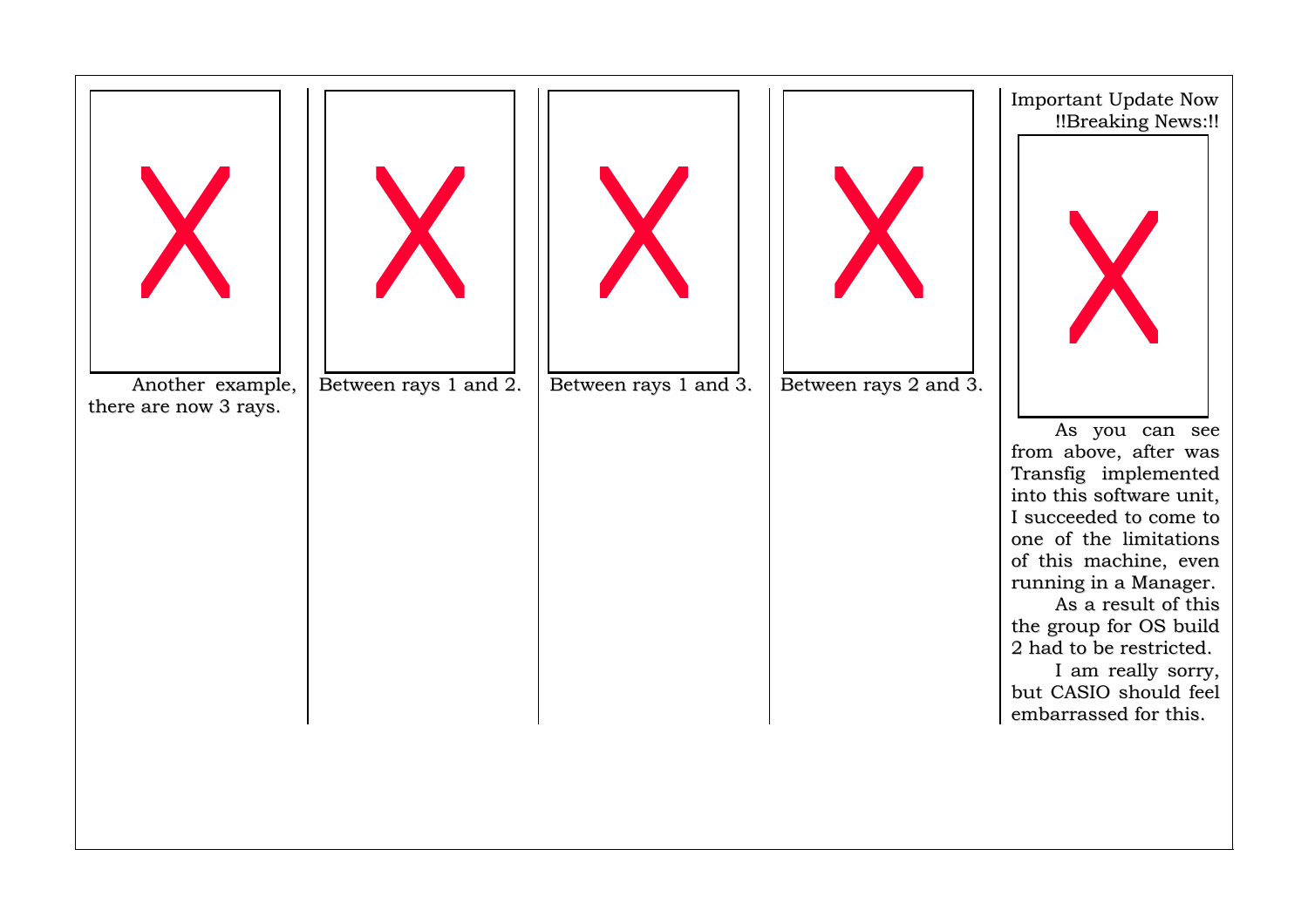

Do not worry if you are in a labyrinth! If y o u h av e this application, you will g et o ut o f it a s q uic kly as possible! Very nice! Input 1 if you are to solve a real maze p r oble m, o r 0 if y ouwant to see how it can deal with a tiny maze.

You cannot input n othin g–th e b o x lo o p s.



Enter a matrix which is either manually for matte d in th e inp ut ar e a, lik e [[0,1,0][0,1, 0][0,0,0]] or just enter th e v aria ble n a me, lik e Variable or variable. ☺



In p ut th e start p oint where you are situated – full input protection.



When data is checked, you can see its status.



In p ut th e r otatio n fo r seeking the exit when getting out of a maze.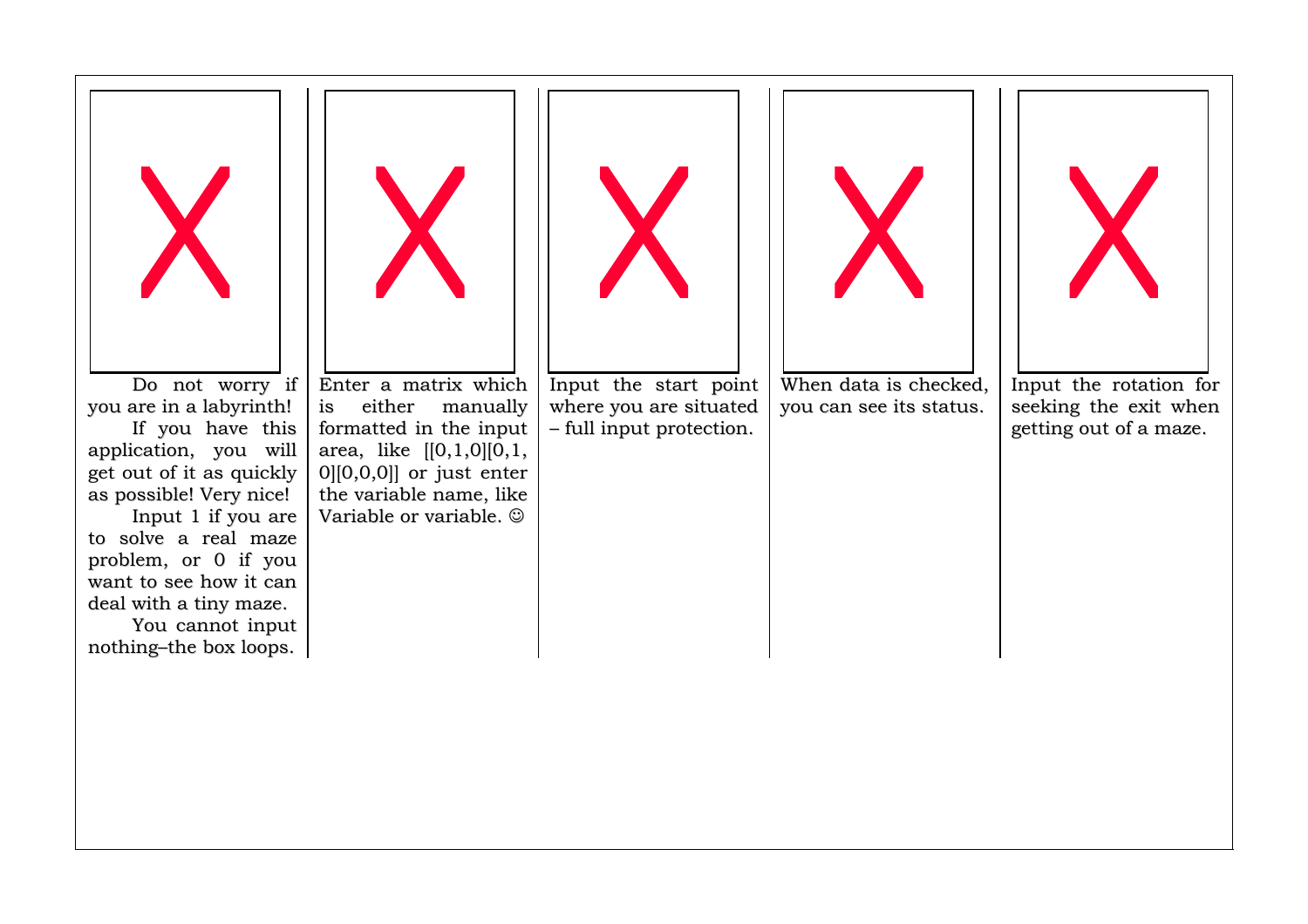